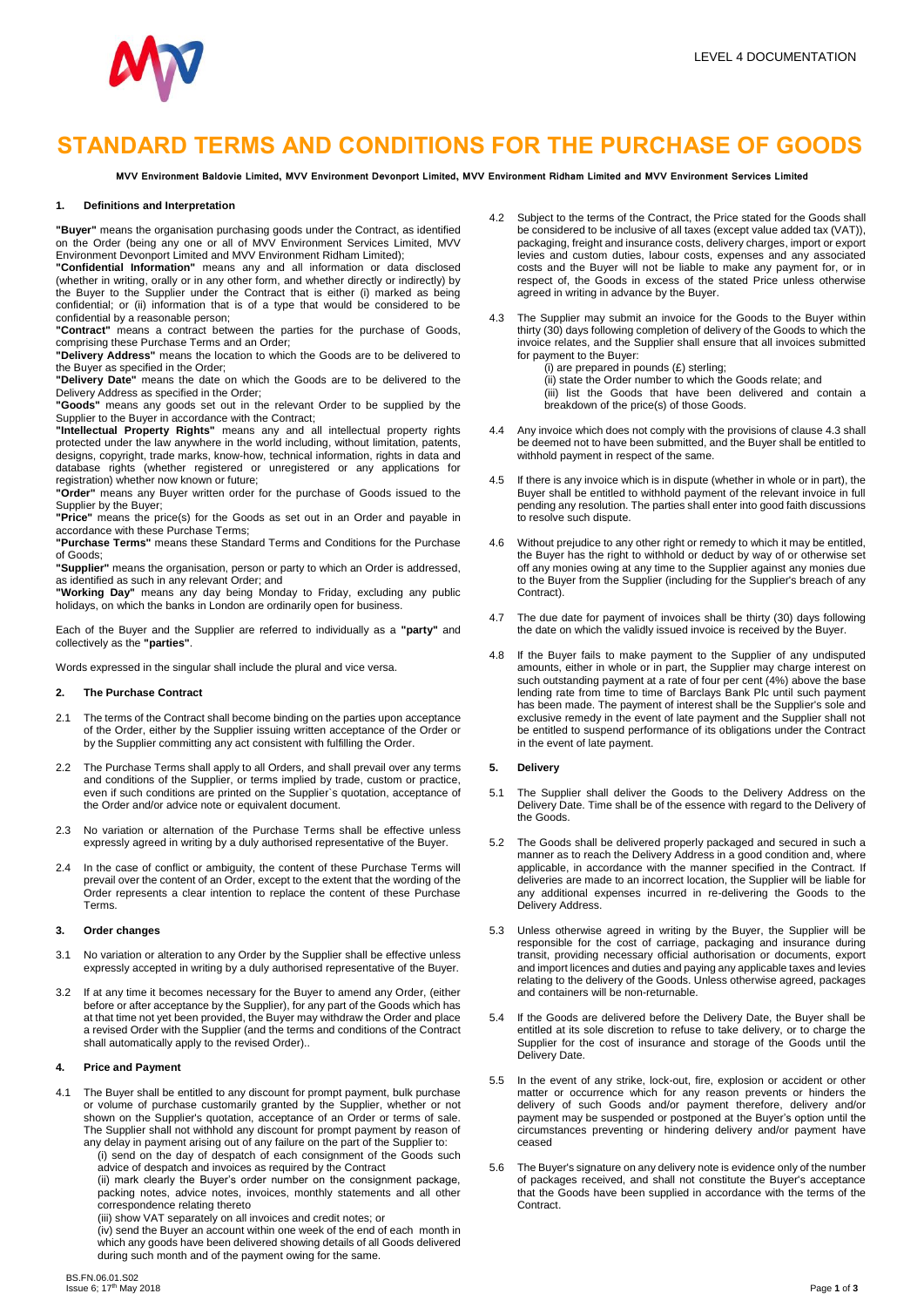

## **STANDARD TERMS AND CONDITIONS FOR THE PURCHASE OF GOODS**

## **6. Risk and Title**

- 6.1 Title in the Goods shall pass to the Buyer upon the earlier of completion of delivery in accordance with clause 5, or upon the Buyer paying the Price to the Supplier.
- 6.2 The Goods will be and shall remain at the Supplier's risk, and insurance of the Goods shall be for the Supplier's account, until such time as the Goods are both delivered to and accepted by the Buyer at the Delivery Address and are found to be in accordance with the requirements of the Contract, including clauses 5 and 7 of these Purchase Terms, whereupon risk in the Goods and the insurance responsibility shall pass to the Buyer.

### **7. Inspection of Goods, Damaged Goods and Acceptance**

- 7.1 The Buyer will carry out such inspection and testing as is necessary to ensure the Goods comply with the Contract without undue delay. The Buyer shall notify the Supplier within ten (10) Working Days following the date of completion of delivery of the Goods where damaged or defective Goods are delivered to the Buyer
- 7.2 The Buyer may at its sole option reject any damaged or defective Goods and require that the Supplier shall collect those Goods from the Buyer at the Supplier's expense, and:

(i) during the period between delivery of the Goods to the Buyer and collection by the Supplier, the Buyer shall not be liable for any loss or further damage caused to the damaged or defective Goods;

(ii) all sums payable by the Buyer in relation to the damaged or defective Goods shall cease to become payable;

(iii) all sums paid by the Buyer in relation to the damaged or defective Goods shall be repaid by the Supplier immediately; and

(iv) the Buyer shall be entitled to claim damages from the Supplier for any loss, damage, penalties, charges, costs and expenses (including legal expenses) and any other liabilities incurred by the Buyer as a result of or in connection with the Goods being damaged or defective.

- 7.3 Where there are shortages in the volume of Goods delivered to the Buyer in relation to an Order, the Buyer shall notify the Supplier within ten (10) Working Days from the Delivery Date and the following provisions shall apply:
	- (i) all sums payable by the Buyer in relation to the missing Goods shall cease to become payable;

(ii) all sums paid by the Buyer in relation to the missing Goods shall be repaid by the Supplier immediately; and

(iii) the Buyer shall be entitled to claim damages from the Supplier for any loss, damage, penalties, charges, costs and expenses (including legal expenses) and any other liabilities incurred by the Buyer as a result of or in connection the shortage of Goods supplied by the Supplier.

- 7.4 Where damaged or defective Goods are delivered to the Buyer, or where there are shortages in the volume of Goods delivered to the Buyer in relation to an Order, at the Buyer's sole discretion, the Buyer may require that the Supplier shall immediately replace damaged or defective Goods, or supply the Goods which are missing, at the Supplier's expense or the Buyer shall be entitled to cancel, without notice, the whole or part of the Contract to which the missing or damaged or defective Goods relate.
- 7.5 If an excess in the volume of Goods are delivered to the Buyer in relation to an Order, the Buyer may at its sole discretion:

(i) accept the excess Goods by notifying the Supplier of such acceptance within ten (10) Working Days from the Delivery Date (and the Price of the excess Goods shall be payable by the Buyer in such event); or

(ii) reject the excess Goods by notifying the Supplier within ten (10) Working Days from the Delivery Date whereupon the Supplier shall collect the excess Goods from the Buyer at the Supplier's expense. In such event no sum shall be due to the Supplier for the excess Goods and in the event that sums are paid to the Supplier for excess Goods, the Supplier shall repay such sums to the Buyer immediately;

## **8. Supplier Warranties**

- 8.1 The Supplier warrants and represents that it shall fully comply with all applicable laws relating to taxation, exchange controls, custom matters, anti-corruption, anti-bribery, anti-trust, anti-money laundering, trade sanctions and criminal matters in connection with the Contract, and that it has in place and shall maintain adequate procedures designed to prevent any act of bribery (as defined in the Bribery Act 2010) being committed by it, its employees, workers, contractors, agents, advisors and any other service provider.
- 8.2 The Supplier warrants and represents that it has full capacity and authority to enter into the Contract and that it has all necessary licences, consents and permits required of it to supply the Goods.
- 8.3 The Supplier warrants and represents that:

(i) the Goods shall correspond in all respects as to quality, quantity and description with the particulars stated in the Contract (as amended from time to time); and/or

(ii) the Goods are of satisfactory quality (within the meaning of the Sale of Goods Act 1979) and shall be fit for any such purpose held out by the Supplier or as shall be made known by the Buyer, expressly or by implication, to the Supplier;

(iii) the Goods are free from defects in design, materials and workmanship;

(iv) it shall comply with all applicable statutory and regulatory requirements relating to the manufacture, labelling, packaging, storage, handling and delivery of the Goods; and

(v) the Goods (including any labelling and packaging) do not in any way infringe or violate any third party Intellectual Property Rights, nor any contractual, employment or property rights, or other rights of any third parties.

- 8.4 The Supplier shall obtain the benefit of all manufacturers' warranties relating to the Goods and shall do all such acts as are necessary to transfer the benefit of such manufacturers' warranties to the Buyer upon completion of delivery.
- 8.5 The Supplier warrants that all Goods shall comply with the terms of the Contract as at the Delivery Date. If within twelve (12) months after delivery, (or such other period as may be agreed in respect of any Order), any defect in the Goods is discovered or arises under proper use of the Goods, the Buyer shall give notice of the defect in writing to the Supplier and the Supplier shall repair or replace the Goods as to remedy the defect without cost to the Buyer as soon as possible. In default thereof the Buyer shall have the right to procure the same Goods to be repaired or replaced and the Supplier shall pay to the Buyer such sums as may reasonably be incurred by the Buyer to remedy the defect. The foregoing provisions of this clause shall not prejudice any further or other rights of the Buyer arising from or in consequence of any defects in the Goods.

## **9. Compliance with Law, Human Rights and Employment Standards, Anti-Corruption**

- 9.1 The Supplier shall (and shall procure that its representatives, employees, officers, sub-contractors and agents shall) at all times in connection with the Contract comply with:
	- (i) the Modern Slavery Act 2015; (ii) all applicable national and international laws;

(iii) the Universal Declaration of Human Rights, the International Labour Organization's Declaration on Fundamental Principles and Rights at Work, the Rio Declaration on Environment and Development, and the United Nations Convention Against Corruption; (iv) the ten principles of the United Nations Global Compact (UNGC)

as published o[n www.unglobalcompact.org;](http://www.unglobalcompact.org/) and (v) the Bribery Act 2010.

9.2 The Supplier warrants that:

(i) it shall at all times in connection with the Contract have in place, monitor, implement and enforce an effective compliance management system to ensure (amongst other things) that all reasonable steps are taken to prevent corruption (including corruption relating to benefits in kind, gifts and invitations);

(ii) it is (and shall procure that its representatives, employees, officers, sub-contractors and agents shall be) familiar with the requirements of all laws which are applicable to the Contract;

(iii) it has implemented, and will at all times maintain and monitor, effective measures to prevent non-compliant activities in connection with the Contract:

(iv) it has audited, and will continue to regularly do so in the future, its supply chains with regard to their compliance with all applicable laws (including the laws referred to in clause 8.1).

- 9.3 The Supplier shall upon request provide to the Buyer such information on its compliance management system as may reasonably be requested by the Buyer, and shall immediately report to the Buyer any breach or noncompliance with any applicable laws and/or the provisions of this clause 9.
- 9.4 The Supplier shall, if requested to do so by the Buyer, check all relevant information in its possession and confirm to the Buyer (to the best of its knowledge having taken all reasonable care to check) whether there exists any employment or service relationship between either party and employees of the other party (and/or family members or persons living in one household with such employees) in their respective business divisions that deal with the provision of the Goods and/or invoicing deliveries and services. For the purpose of this clause the term "employment" shall include employment or engagement of any sort including employment or engagement as employee, freelancer, consultant or contractor.

## **10. Liability and Insurance**

10.1 The Supplier shall indemnify, keep indemnified and hold harmless the Buyer against any and all losses, damages, penalties, charges, costs and